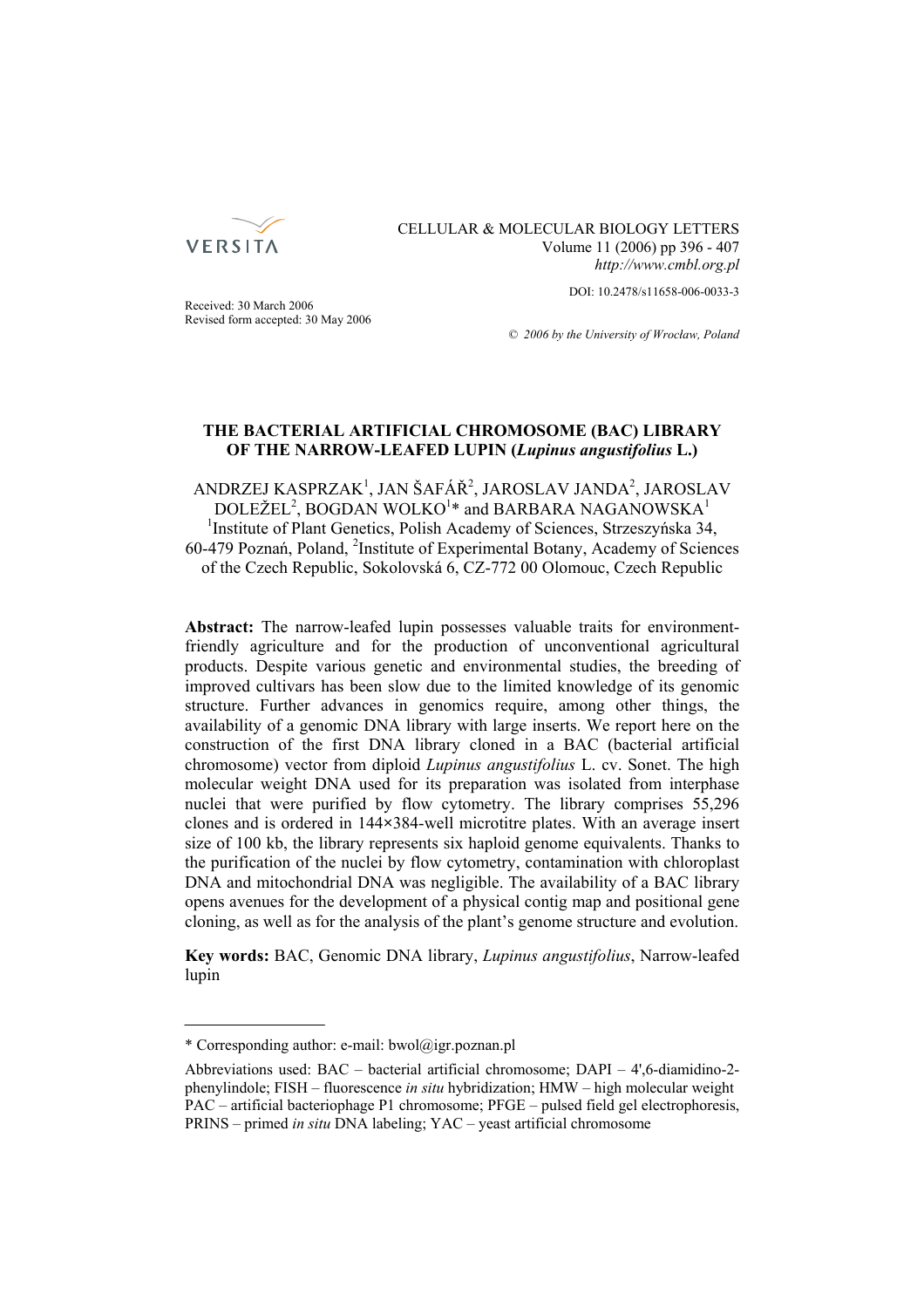## CELLULAR & MOLECULAR BIOLOGY LETTERS 397

## **INTRODUCTION**

The genus *Lupinus* Tourn. (Fabaceae) represents an outstanding plant group that includes wild forms and crops of the Old and New World. Lupins grow in highly divergent climates and environmental conditions [1, 2]. Of over three hundred species belonging to the genus, there are three Old World species, *L. albus*, *L. angustifolius* and *L. luteus*, and one New World species, *L. mutabilis*, used as crops in sustainable agriculture. During their evolution, lupins preserved many valuable traits that can be exploited in contemporary agriculture. Their seeds are rich in proteins and can be used for animal feed [3] and for human consumption [4]. Some species may be cultivated on poor and contaminated soils, and are widely used as catch crops for soil enrichment in nitrogen and for the removal of heavy metals from contaminated arable areas [5, 6]. Furthermore, lupins are characterized by a rich secondary metabolism and the production of alkaloids, phytoalexins and flavonoids [7, 8]. Some of these biologically active substances have potential applications in medicine and in pest control [9, 10].

Despite their obvious advantages as a crop, lupins are still of minor importance in Europe. Lupin yield can be improved up to a point by traditional breeding methods, but it is the recent application of genetic engineering and biotechnology that will allow achievements in lupin genetics and genomics to catch up with those of other crops. So far, genetic maps have been constructed for some lupin species using molecular and biochemical markers, as well as morphological and physiological characteristics [11-13], and specific DNA markers closely linked to agriculturally important traits were developed [14].

Earlier cytological studies within the genus *Lupinus* were confined to chromosome counting, analysis of the morphology of mitotic chromosomes, and the examination of meiosis [1, 15, 16]. More recently, rRNA genes and some repetitive DNA sequences were physically mapped to lupin chromosomes via fluorescence *in situ* hybridization (FISH) [17-19]. The first attempts to localize BAC clones by FISH (BAC-FISH) and the use of PRINS (primed *in situ* DNA labeling) in *L. angustifolius* were reported on by Naganowska and Kaczmarek [20]. The nuclear genome size of several *Lupinus* species was also determined [21]. The comparative flow cytometric analysis of nuclear genome size in all Old World species and subspecies revealed a 2.5-fold range of variation [22].

Physical genome mapping, positional gene cloning and sequencing can be greatly facilitated by the availability of DNA libraries with large inserts. Several types of vectors can be used to clone large DNA fragments, such as the yeast artificial chromosome (YAC), the bacterial artificial chromosome (BAC) and the artificial bacteriophage P1 chromosome (PAC) [23]. Bacterial artificial chromosomes have recently proven to be invaluable tools in plant genomics. Their advantages are high transformation efficiency, stability of inserts, low chimerism and simplified manipulation with bacteria [24, 25]. Thanks to the large insert size ( $10^5$  bp), the number of BAC clones needed to cover the genome is relatively low  $(10^4 \text{--} 10^5 \text{ clones})$ . Thus, it is possible to store the clones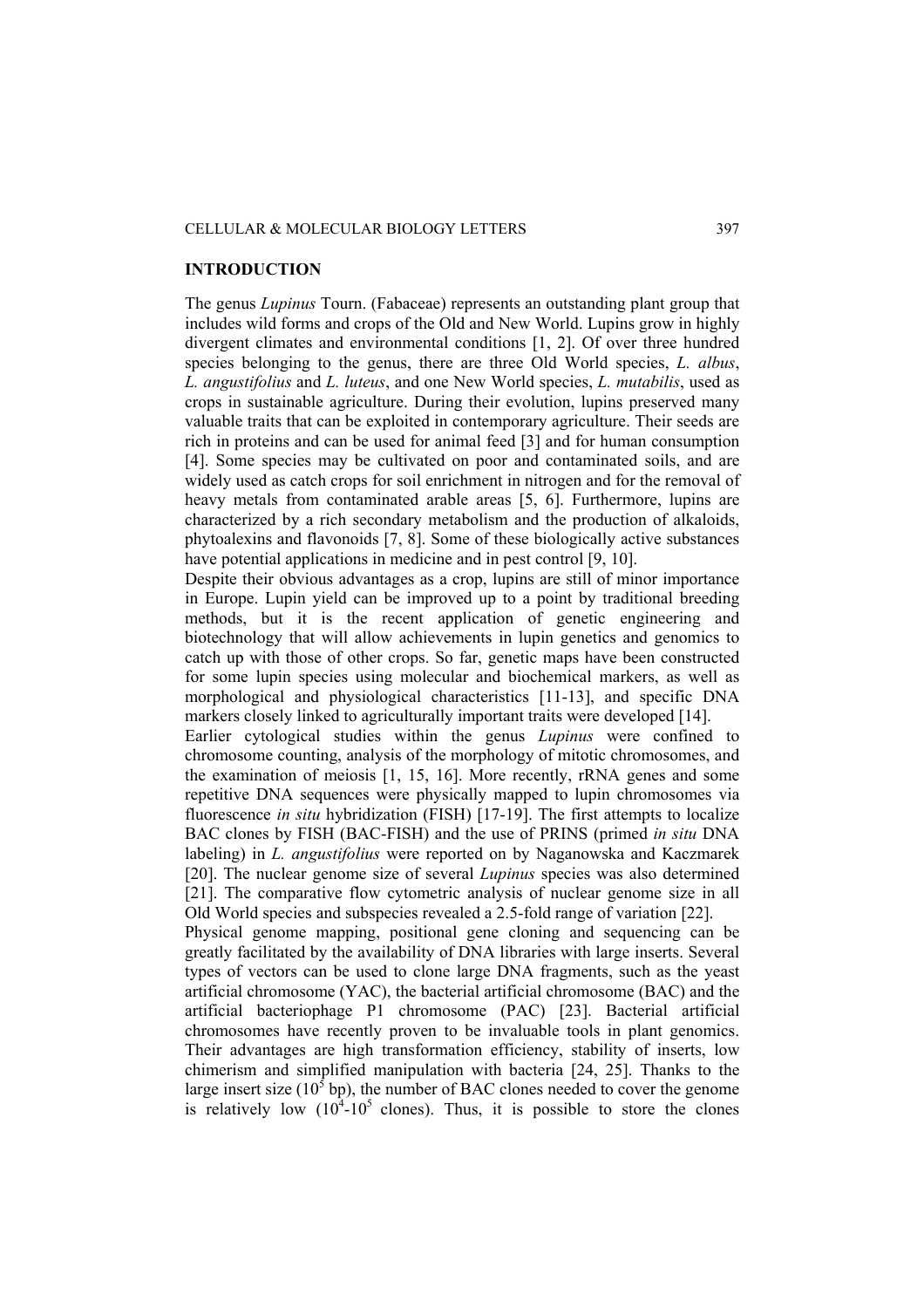individually and create ordered libraries representing whole genomes; these may be used for the selection of specific clones. BAC libraries have been created and used for many model species, such as *Arabidopsis thaliana* [26], rice [27], *Medicago truncatula* [28], and for crop plants, such as wheat [29, 30], maize [31], barley [32], soybean [33], potato [34], common bean [35] and tomato [36]. In this paper, we describe the construction of the first nuclear genome BAC library of the narrow-leafed lupin *Lupinus angustifolius* L. We demonstrate that flow cytometry and sorting are efficient approaches for purifying intact nuclei. which, in turn, can be used to isolate high molecular weight DNA suitable for cloning. Thanks to this purification step, the library is practically free of cytoplasmic DNA.

## **MATERIALS AND METHODS**

### **Plant material**

Seeds of *Lupinus angustifolius* cv. Sonet were obtained from Poznań Plant Breeders, Plant Breeding Station Wiatrowo (Poland). The Sonet is a very early ripening cultivar resistant to viruses, fusarium disease and plant lodging. Its genotype contains some domesticated genes such as: *iuc* (low-alkaloid content), *ta* and *le* (non-shattering pods), *Deter* (self-completing vegetation), *Ku* (early flowering and thermoneutrality – lower vernalization requirements), and *moll* (soft seed coat). Seeds were germinated in the dark at 25ºC on wet filter paper in a petri dish to obtain 2- to 3-cm long roots.

## **Preparation of high molecular weight DNA**

Roots were cut 1 cm from the tip and fixed for 20 min at  $5^{\circ}$ C in  $2\%$  (v/v) formaldehyde made in Tris buffer (10 mM Tris, 10 mM EDTA, 100 mM NaCl, pH 7.5) with  $0.1\%$  (v/v) Triton X-100 [37, 38]. After three 5 min washes in Tris buffer, the root tips were cut into small parts and transferred to a 5-ml polystyrene tube containing 1 ml of ice-cold isolation buffer (IB) [39]. Suspensions of intact nuclei were prepared by mechanical homogenization of root tips (20 root tips per sample) with a Polytron PT1200 homogenizer (Kinematica, Littau, Switzerland) at 9,500 rpm for 10 sec. The crude nucleus suspension was passed through a 50-um pore-size nylon mesh and stained with 4',6-diamidino-2-phenylindole (DAPI) at a final concentration of 2 µg/ml. The analysis and sorting of the nuclei was done using a FACSVantage flow cytometer (Becton Dickinson, San José, USA). The sorting gates were set on a dot plot of fluorescence pulse area versus fluorescence pulse width to select intact nuclei at the  $G_1$  phase of the cell cycle. Nuclei were sorted at rates of 100 to 200 per second into 200 µl of ice-cold 3.75×IB buffer (final concentration of  $0.75 \times$ IB). Flow-sorted nuclei were embedded in low melting-point agarose. To make one agarose plug,  $5 \times 10^5$  nuclei were sorted and pelleted at 200 *g* for 25 min at 4ºC. The nuclei were resuspended in 40 μl of IB warmed to 50ºC and mixed with an equal amount of pre-warmed 2% InCert LMP agarose (BMA, Rockland, USA) made in IB.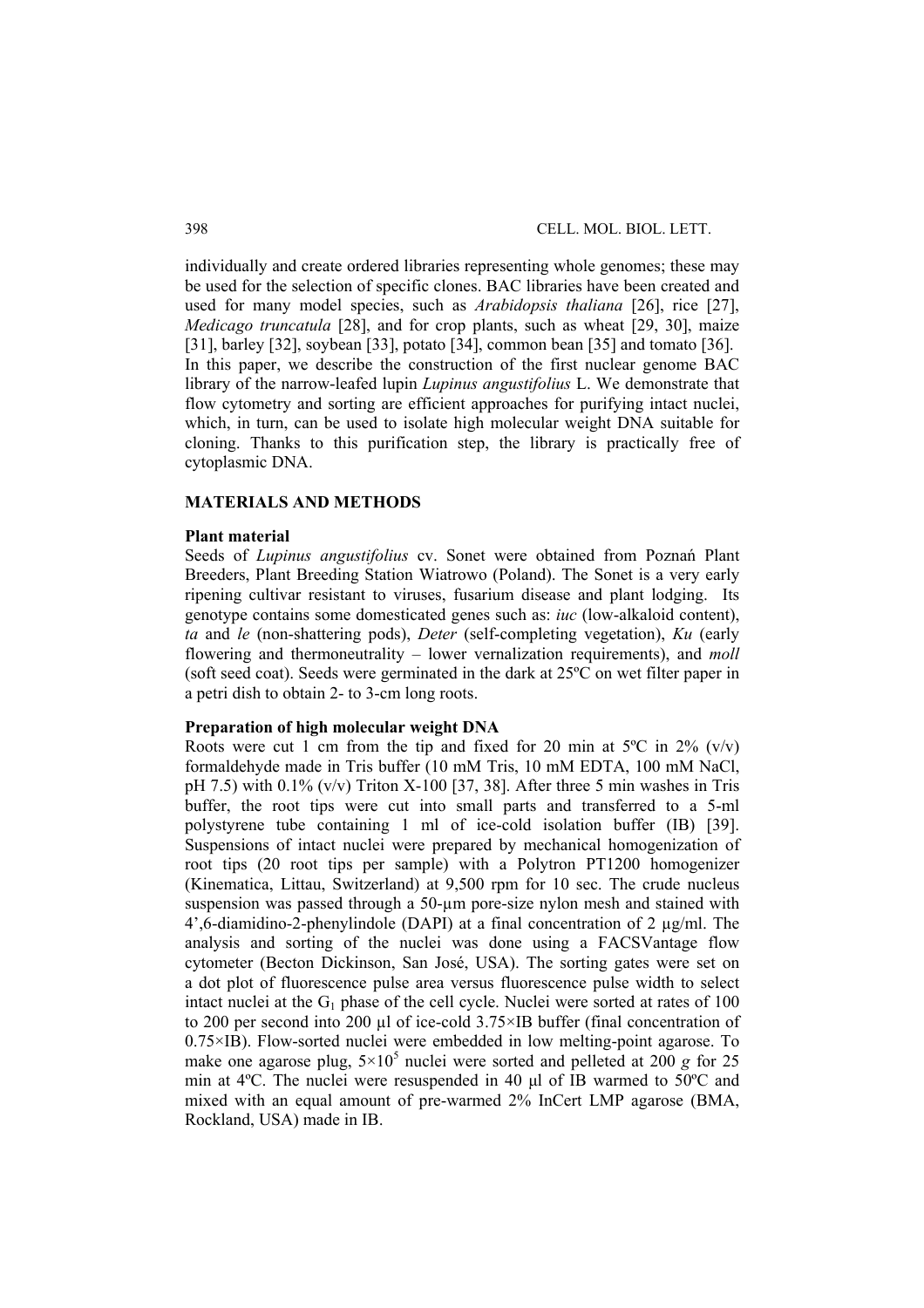#### **BAC library construction**

The procedure of the lupin BAC library construction was based on the protocol described by Šáfář *et al.* [40]. Agarose plugs were washed twice for 1 h in TE buffer, cut into small pieces and equilibrated in digestion buffer (1×*Hin*dIII buffer supplemented with 4 mM spermidine) on ice for 60 min. The high molecular weight (HMW) DNA was digested by *Hin*dIII in a series of reactions with enzyme concentrations ranging from 1.5 to 10.0 units per sample (one third of a chopped plug in 0.5 ml digestion buffer). After equilibration on ice for 60 min, the tubes containing plugs were transferred into a water bath and incubated at 37ºC for 15 min. The reactions were stopped by adding 50 μl 0.5 M EDTA, pH 8.0, to each tube. Partially digested DNA was size-selected by pulse-field gel electrophoresis (PFGE) in the following conditions: run in 1% Gold SeaKem agarose gel (BMA, Rockland, USA) at  $6$  V/cm,  $14^{\circ}$ C in  $0.5 \times$ TBE for 20 h, with a 1.0 to 50 sec switch time ramp and an angle of 120º.

After the first electrophoresis, the region containing non-stained HMW DNA (approximately 100-300 kb) was excised from the gel and subjected to a second round of size selection. For the second round, different parameters of pulse time were used: 2.5 s to 4.5 s for 12 h. The DNA was recovered from the agarose gel by electroelution for 1.5 h in 1×TAE buffer, 4 V/cm at 4ºC) using an ElectroEluter 422 (Biorad, Hercules, USA). The concentration of electroleluted DNA was estimated by agarose gel electrophoresis using a dilution series of lambda DNA as a concentration standard. The commercially available BAC vector pIndigoBAC-5 *Hin*dIII-Cloning Ready (Epicentre, Madison, USA) was used for cloning. Ligations were performed in a 40 μl volume consisting of approximately 150 ng of size-selected DNA, 25 ng of linearized and dephosphorylated vector, 1×ligase buffer and 4.5 units of T4 DNA ligase (New England Biolabs, Beverly, USA) at 16ºC overnight. The ligation solutions were then de-salted and transformed into *Escherichia coli* ElectroMAX DH10B (Invitrogen, Carlsbad, USA) competent cells by electroporation.

Each electroporation mix consisted of 3 μl de-salted ligation solution and 20 μl competent cells. Electroporation was performed using a Gibco BRL Cell-Porator System (Life Technologies, Carlsbad, USA) with the following settings: capacitance 330 μF, voltage 350 V, impedance low ohms, charge rate fast, resistance 4 k $\Omega$ . After transformation, the cells were resuspended in 1 ml SOC medium (2% Bacto tryptone, 0.5% Bacto Yeast extract, 10 mM NaCl, 10 mM KCl, 10 mM  $MgCl<sub>2</sub>$ , 10 mM  $MgSO<sub>4</sub>$ , 20 mM glucose, pH 7.0) and incubated for 45 min at 37ºC on an orbital shaker at 225 rpm. Aliquots of the SOC medium with recombinant cells were plated on LB plates containing 12.5 μg/ml chloramphenicol, 50 μg/ml X-Gal and 25 μg/ml IPTG, and incubated at 37ºC overnight. White recombinant colonies were picked out using a GeneTac G3 robotic station (Genomic Solutions, Huntingdon, UK) and transferred to 384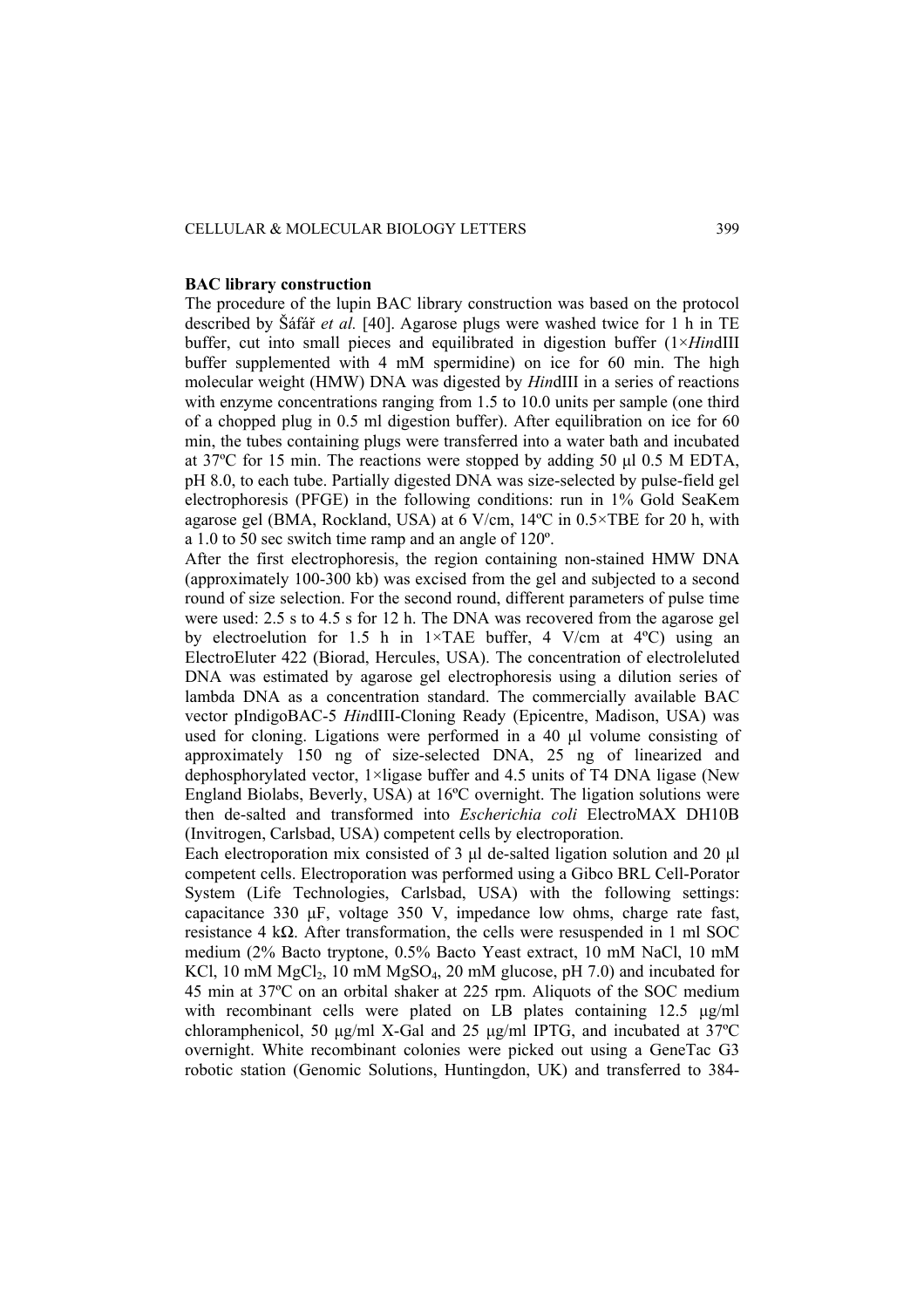well plates containing 50 uL LB freezing buffer [41]. The plates were incubated overnight at 37ºC, duplicated, and stored at -80ºC. BAC clones that were not ordered in 384-well plates were collected in aliquots as a pooled sublibrary.

# **BAC library characterization**

144 randomly selected BAC clones were used to estimate the average insert size of the library. The clones were inoculated in 3 ml of 2YT medium [42] supplemented with 12.5 μg/ml chloramphenicol. BAC DNA was isolated, digested with *Not*I enzyme to release inserts, and electrophoresed on PFGE (1% agarose  $0.5 \times \text{TBE}$ , pulse time 1 s to 40 s for 16 h, 6 V/cm, angle 120°, and temperature 14ºC). Insert sizes were estimated using the lambda ladder PFG marker (New England Biolabs, Beverly, USA).

The library was spotted on Hybond  $N^+ 22.2 \times 22.2$ cm nylon filters (AP Biotech, Little Chalfont, UK) with a GeneTAC G3 robotic workstation. In order to determine the library contamination with organellar DNA, the filters were hybridized with DNA fragments specific to mitochondrial gene *coxII* (250 bp) and chloroplast gene *ndhK* (700 bp). The organellar DNA fragments (25 ng) were labeled using a Prime-It II Random Primer Labeling Kit (Stratagene, La Jolla, California) by incorporating 50 μCi of  $\alpha^{32}P$ ] dATP. Hybridization was carried out for 16 h at 65ºC in HYBSOL which is composed of 5x SSC (0.75 M NaCl, 0.075 M sodium citrate), 5x Denhardt's Solution (0.1% w/v Ficoll-400, 0.1% w/v polyvinylpyrrolidone, 0.1% w/v BSA), 0.5% w/v SDS [43]. A high stringency wash was performed three times in  $0.1 \times SSC$  and  $0.1\%$  SDS at 65 $°C$ for 10 min. After hybridization, the filters were exposed to imaging plates for 48 h and scanned using a Typhoon Phosphoimager (Amersham/Pharmacia, Uppsala, Sweden).

# **RESULTS**

In total,  $16\times10^6$  nuclei were sorted from 55 samples of nucleus suspensions and used to prepare 32 agarose plugs. The sorting took six working days. Ten plugs were used to set up proper conditions for partial digestion using a restriction enzyme. Fifteen plugs (approximately 28 μg DNA) were used for BAC library construction.

Altogether, about 90,000 clones were obtained. Of these, 55,296 clones were ordered in 144×384-well microtiter plates. Following this, two copies of the library were made. One is stored together with the master copy at the Institute of Experimental Botany, Olomouc (Czech Republic) as a backup copy. The other is stored at the Institute of Plant Genetics, Polish Academy of Sciences in Poznań (Poland) as a working copy. The remaining not-ordered pooled BAC clones are stored in 5 ml glycerol stock tubes at -80ºC. If needed, they can be used to increase the total number of clones in the library and hence the genome coverage.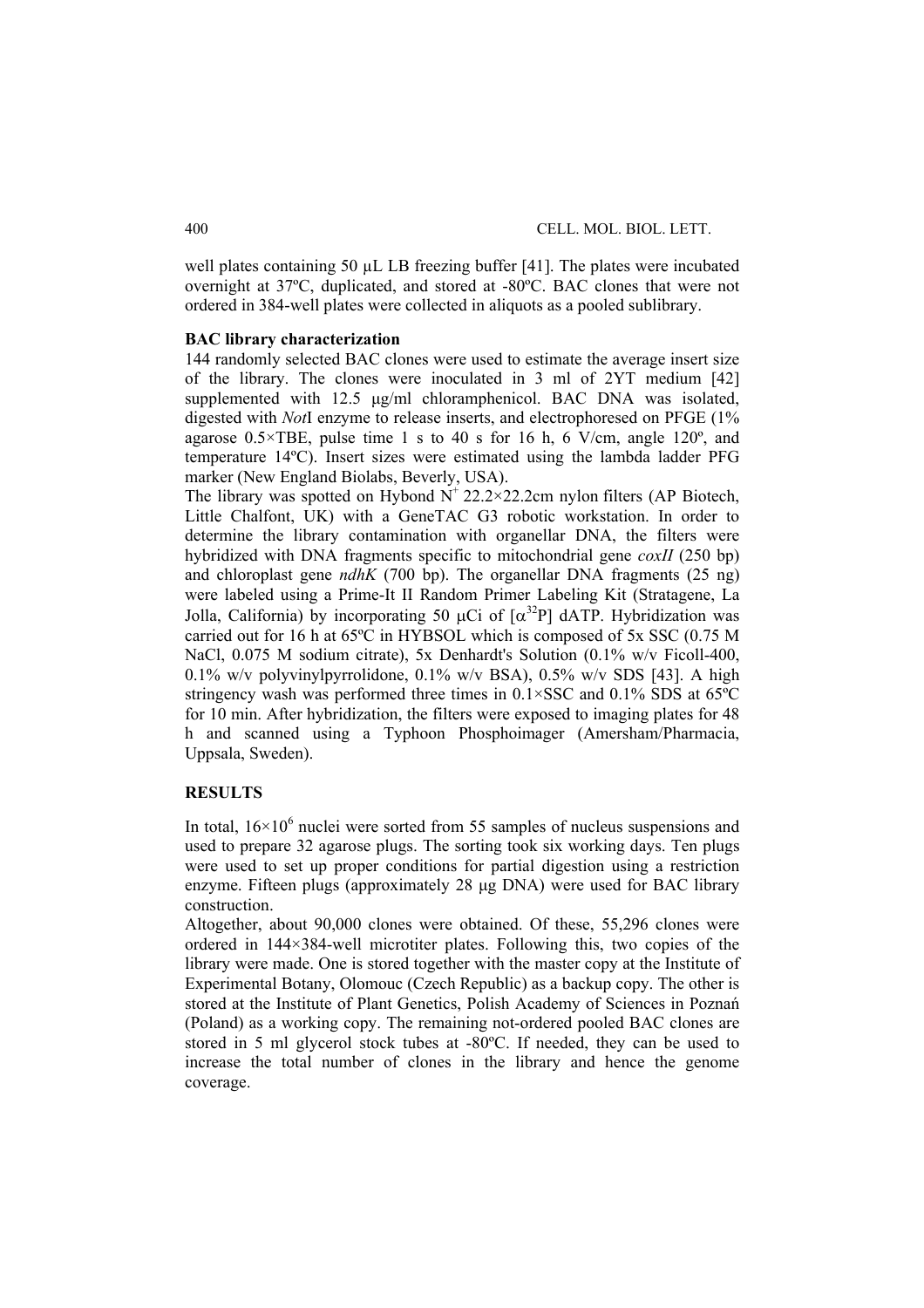

Fig. 1. Pulsed field gel electrophoresis (PFGE) of inserts from randomly sampled BAC clones. A lambda ladder (M) was used as the size marker.



Fig. 2. The distribution of insert size in 144 randomly selected BAC clones.

A representative sample of PFGE for BAC clone size analysis is given in Fig. 1. The size of inserts ranged from 30 kb to 150 kb (Fig. 2). The average insert size in the library was estimated to be 100 kb.

The complete library occupies three filters (4×4 pattern, 18,432 clones on each filter in duplicate). The result of the analysis of contamination with organellar DNA was that the *coxII*, a mitochondrial-specific sequence, gave 10 positives signals in the whole library (Fig. 3); the chloroplast specific sequence *ndhK* gave 25 positive signals. Therefore, contamination of the library with mtDNA and cpDNA was estimated as 0.02% and 0.05%, respectively.

Considering the 2C DNA content of 1.89 pg for *Lupinus angustifolius* [22], which corresponds to a 1C genome size of 924 Mbp (see Doležel *et al.* [44] for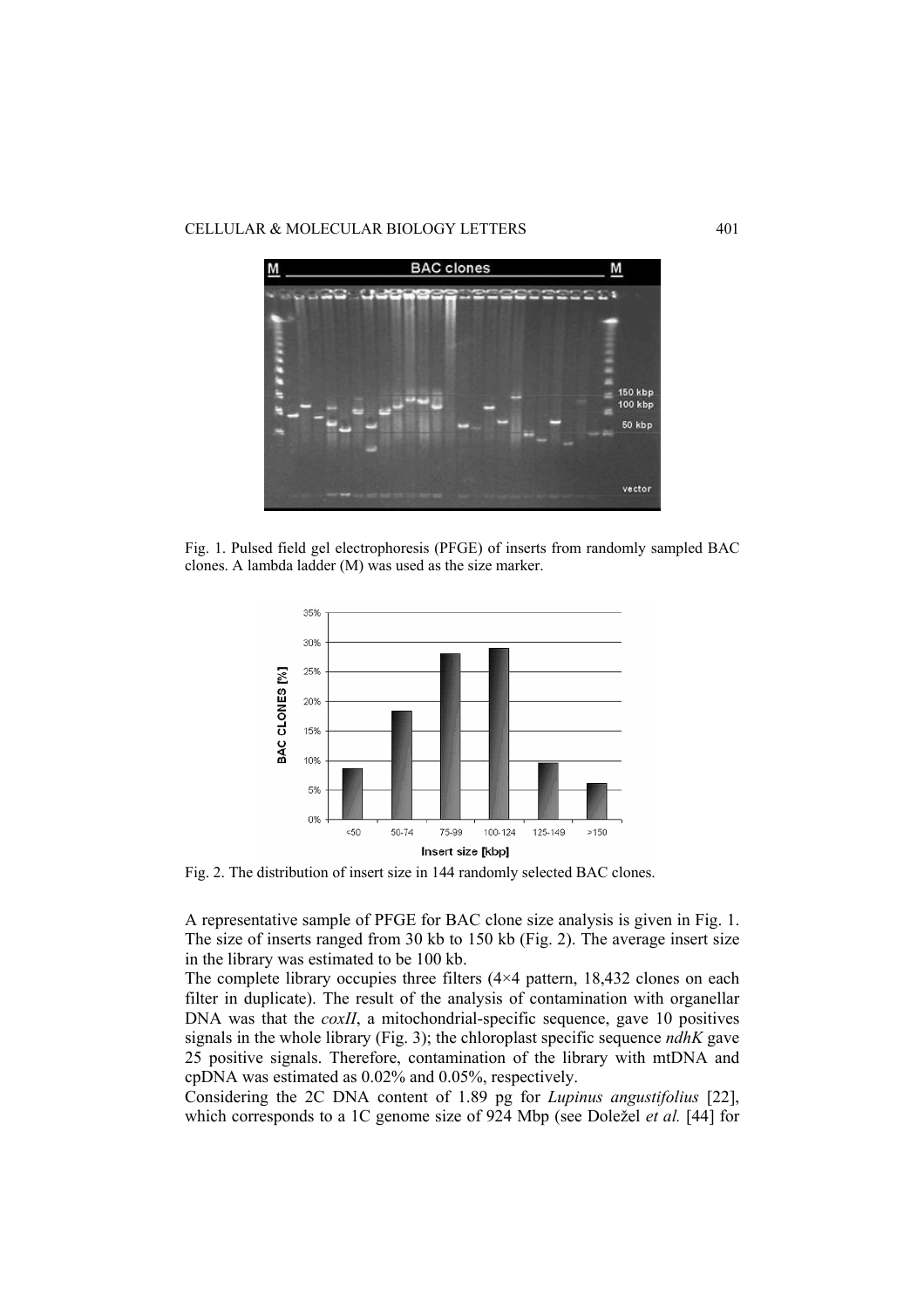the conversion factor), the average insert size of 100 kb, and the presence of approximately 0.07% BAC clones containing organellar DNA, we estimated that the narrow-leafed lupin BAC library represents 6 haploid genome equivalents of *L. angustifolius*. Using the formula of Clarke and Carbon [45], the probability of recovering any lupin DNA sequence from the library was predicted to be 99.7%.



Fig. 3. An example of library screening with a mitochondrial-specific probe; 2 positive signals were found among the 18,432 BAC clones spotted in duplicate on one filter.

# **DISCUSSION**

In selecting a lupin species for the BAC library construction, potential agricultural values as well as genomic traits were considered. We chose *L. angustifolius* because of its relatively low chromosome number  $(2n = 40)$ , its moderate genome size of 924 Mbp, its economic importance, and its wide range of cultivation, which includes not only the Mediterranean region of species origin, but also Northern Europe and Australia.

BAC library construction involves several steps which determine its quality. One of the crucial problems is obtaining high molecular DNA free of contamination with organellar DNA. When traditional DNA purification protocols are used, the contamination may reach 14% [41]. Šimková *et al.* [39] developed an improved protocol using flow sorting for the purification of nuclei. That resulted not only in an almost complete absence of organellar DNA but also in a very high molecular weight of isolated DNA. The improved protocol was used to create a genomic BAC library of banana with low cytoplasmic contamination [40]. In this study, the same protocol resulted in contamination lower than 0.1%. To the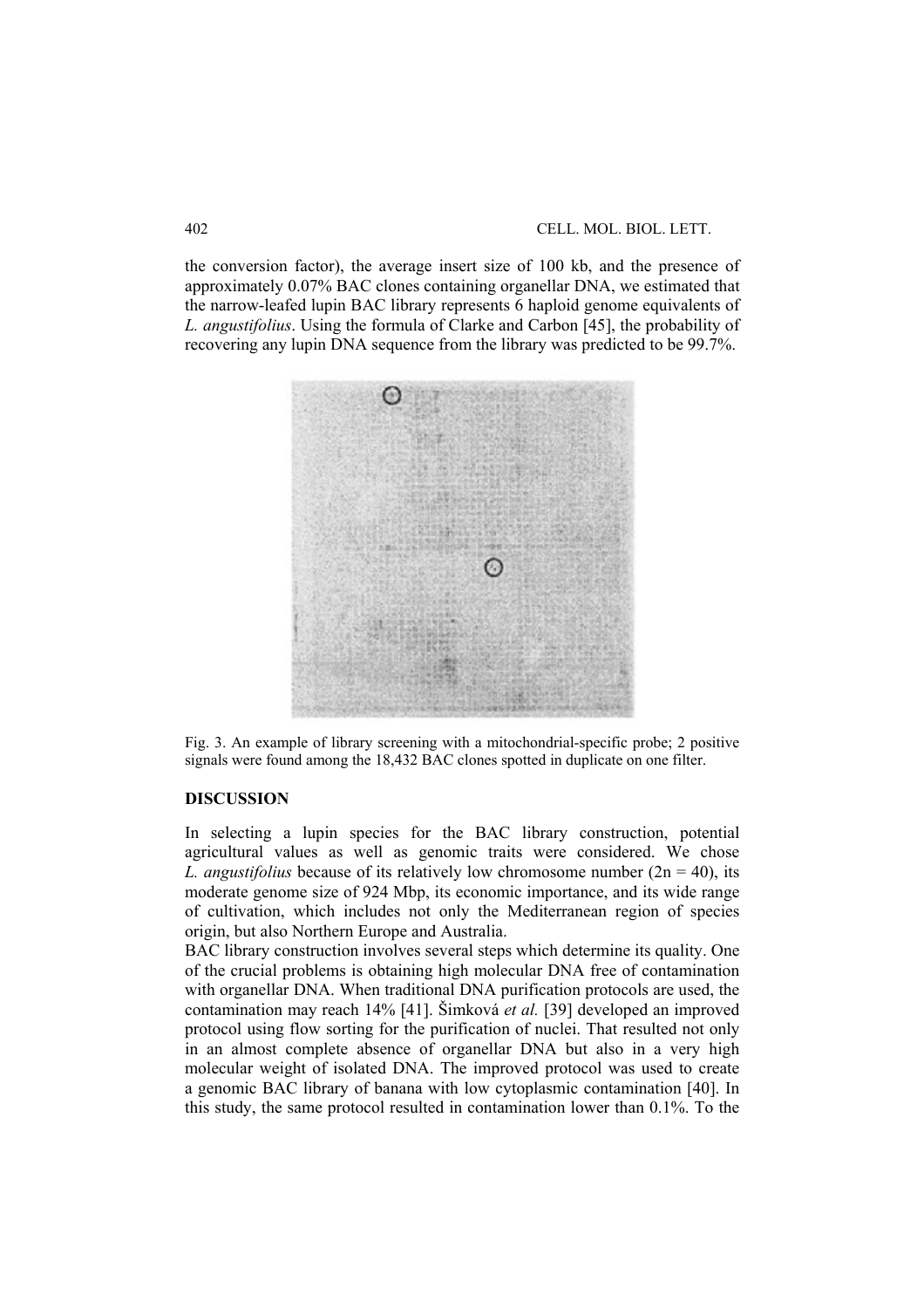best of our knowledge, the genomic BAC library we have created is the first library of this type for lupin. The key quality parameters of the library, i.e. the average insert size of 100 kb and genomic coverage of  $6\times$ , are comparable to other plant BAC libraries (http://www.genome.arizona.edu/orders/), and make the library suitable for the entire range of genomics applications.

One of the attractive uses for the library is the development of molecular markers closely linked to agriculturally important traits, e.g. disease resistance genes. To address this question, high density colony arrays are screened with a known marker sequence [46]. Selected BAC clones are end-sequenced and specific primers designed. The segregation of polymorphic PCR products is tested using a mapping population and linkage to the gene of interest is determined. If the linkage distance is large, another round of the library screening is performed with the PCR product as a probe. Another set of BAC clones is selected and end-sequenced, and new primer pairs are designed. This chromosome-walking technique is useful for selecting BAC clones carrying the genes of interest and facilitates the contig construction of interesting genome regions and finally the gene cloning.

The new BAC library will be used to integrate genetic and physical mapping in lupin and to study the organization of plant genomes. Molecular cytogenetics can contribute to genome mapping through the assignment of genetic linkage groups to chromosomes [47, 48]. Localization of BAC clones using fluorescence *in situ* hybridization (BAC-FISH) was shown to be an effective approach to physically map specific DNA sequences and develop chromosome-specific cytogenetic markers [49, 50]. Our preliminary results indicate that FISH with BAC clones selected from the lupin BAC library will facilitate physical mapping of important genes. BAC clones selected after hybridization of high density colony arrays with probes for ENOD40 and molecular markers linked to anthracnose or phomopsis resistance genes are being localized on mitotic chromosomes using FISH [20].

The *L. angustifolius* genomic BAC library described here is free of IP issues and is accessible for research collaboration with lupin geneticists and breeders. Its availability should stimulate the development of a physical contig map, positional gene cloning, and further analysis of genome structure in lupin.

**Acknowledgements.** We thank our colleagues Radka Tušková and Jitka Weiserová, BSc., for their excellent technical assistance. We are grateful to Prof. A. Augustyniak for the organellar DNA probes and Dr. Jiří Macas for his assistance in picking/selecting colonies. We acknowledge financial support from the State Committee for Scientific Research (project No. 3 P06A 009 24) and from the Czech Science Foundation (grant award No. 521/03/0595).

# **REFERENCES**

1. Gladstones, J.S. Lupins of the Mediterranean region and Africa. **Technical Bull. 26, Dept. of Agriculture Western Australia,** 1974.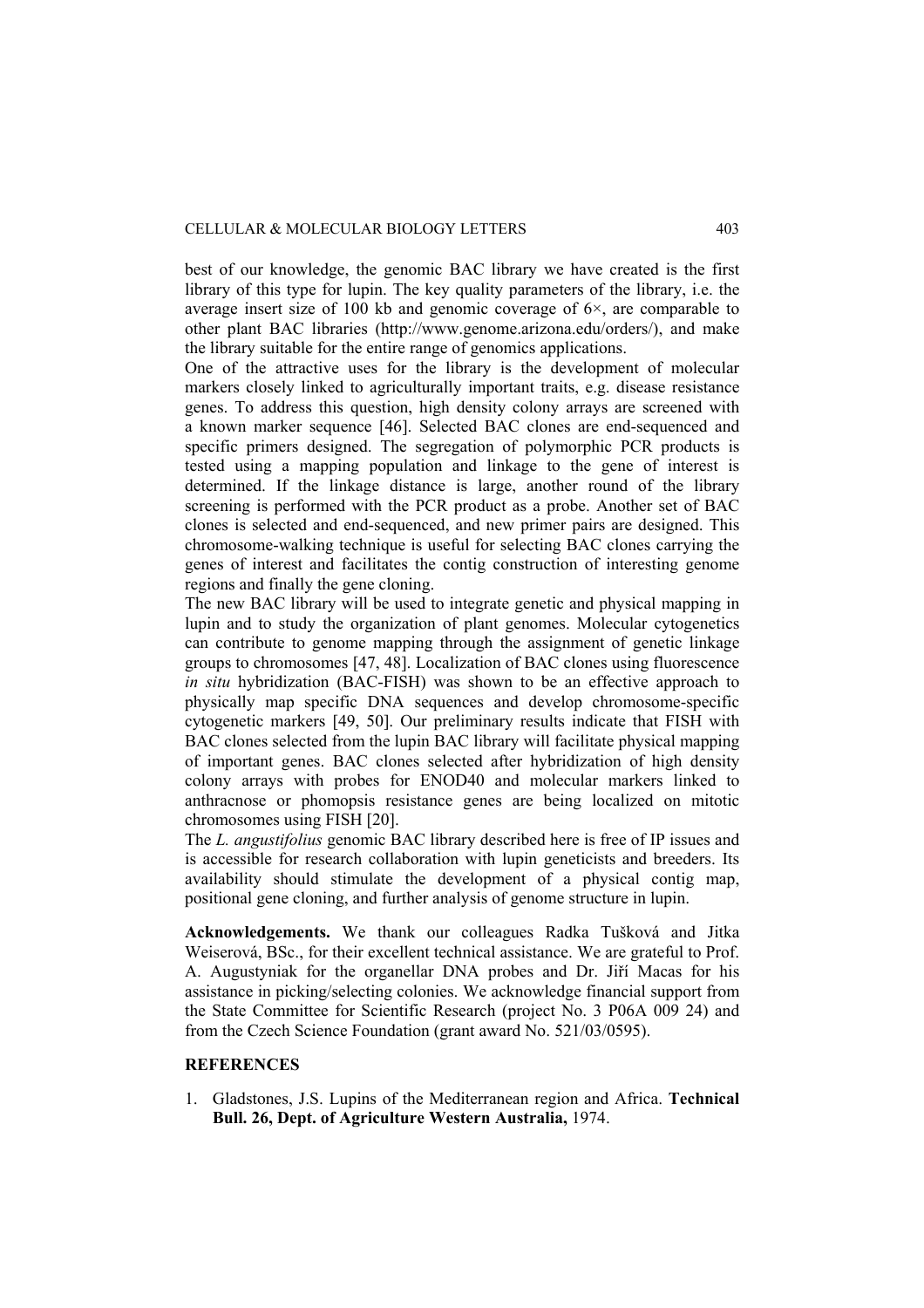- 2. López-Bellido, L., Fuentes, M., Lhamby, J.C.B. and Castillo, J.E. Growth and yield of white lupin (*L. albus*) under Mediterranean conditions: effect of sowing date. **Field Crops Res.** 36 (1994) 87-94.
- 3. Edwards, A.C. and van Barneveld, R.J. Lupins for livestock and fish. In: **Lupins as Crop Plants: Biology, Production and Utilisation.** (Gladstones, J.S., Atkins, C. and Hamblin, J., Eds) CAB International, London, 1998, 385-411.
- 4. Bhardwaj, H.L. Evaluation of lupin as a new food/feed crop in the Mid-Atlantic region. In: **Trends In New Crops and New Uses** (Janick, J. and Whipkey, A., Eds) ASHS Press, Aleksandria, 2002, 115-119.
- 5. Herridge, D.F. and Doyle, A.D. The narrow-leafed lupin (*Lupinus angustifolius* L.) as a nitrogen-fixing rotation crop for cereal production. II Estimates of fixation by field-grown crops. **Austr. J. Agri. Res.** 39 (1988) 1017-1028.
- 6. Petterson, D.S. and Harris, D.J. Cadmium and lead content of lupin seed grown in Western Australia. **Austr. J. Exp. Agric.** 35 (1995) 403-407.
- 7. Wink, M., Meißner, C. and Witte, L. Patterns of quinolizidine alkaloids in 56 species of the genus *Lupinus*. **Phytochemistry** 38 (1995) 139-153.
- 8. Kachlicki, P., Marczak, Ł., Kerhoas, L., Einhorn, J. and Stobiecki, M. Profiling isoflavone conjugates in root extracts of lupine species with LC/ESI/MS<sup>n</sup> systems. **J. Mass Spectrom.** 40 (2005) 1088-1103.
- 9. Wink, M. Chemical defence of *Lupinus*. Mollusc-repellent properties of quinolizinidine alkaloids. **Z. Naturforsch.** 39c (1993) 553-558.
- 10. Folkman, W., Szrechan, J. and Gulewicz, K. Preparations of alkaloid-rich lupin in plant protection: an effect of the preparations on feeding and development of *Piersi brassicaceae* L. and *Piersi rapae* L. **J. Plant Prot. Res.** 42 (2002) 143-155.
- 11. Wolko, B. and Weeden, N.F. Linkage map of isozymes and RAPD markers for *L. angustifolius* L. **Proceedings of the VIIth International Lupin Conference**, Evora, Portugal, 1993, 42-49.
- 12. Kruszka, K. and Wolko, B. Linkage maps of morphological and molecular markers in lupins. Proceedings of the 9<sup>th</sup> International Lupin Conference, **An Ancient Crop for the New Millenium.** (van Santen, E., Wink, M., Weissmann, S. and Roemer, P. Eds) Klink/Müritz, Germany, 1999, 100-110.
- 13. Boersma J.G., Pallotta, M., Li, C., Buirchell B.J., Sivasithamparam K. and Yang, H. Construction of a genetic linkage map using MFLP, and identification of molecular markers linked to domestication genes in narrowleafed lupin (*Lupinus angustifolius*). **Cell. Mol. Biol. Lett.** 10 (2005) 331- 344.
- 14. You, M., Boersma, J.G., Buirchell, B.J., Sweetingham, M.W., Siddique, K.H.M. and Yang, H. A PCR-based molecular marker applicable for marker-assisted selection for anthracnose disease resistance in lupin breeding. **Cell. Mol. Biol. Lett.** 10 (2005) 123-134.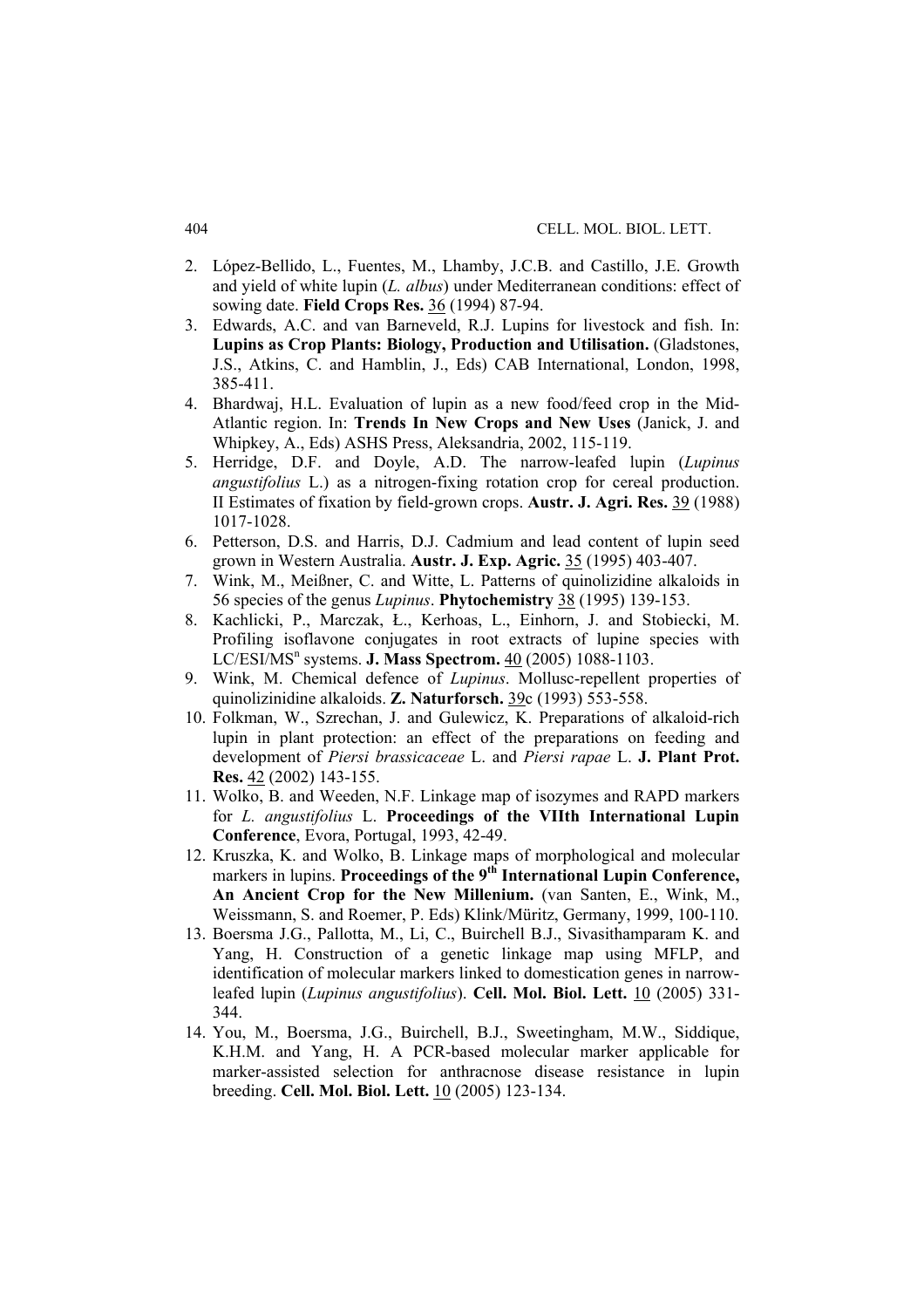- 15. Pazy, B., Heyn, C.C., Herrnstadt, I. and Plitmann, U. Studies in populations of the Old World *Lupinus* species. Chromosomes of the East-Mediterranean lupines. **Israel J. Bot.** 26 (1977) 115-127.
- 16. Carstairs, S.A., Buirchell, B.J. and Cowling, W.A. Chromosome number, size and interspecific crossing ability of three Old World lupins, *Lupinus princei* Harms, *L. atlanticus* Gladstones and *L. digitatus* Forskal, and implications for cyto-systematic relationships among the rough-seeded lupins. **J. R. Soc. West. Aust.** 75 (1992) 83-88.
- 17. Naganowska, B. and Zielińska A. Physical mapping of 18S-25S rDNA and 5S rDNA in *Lupinus* by fluorescent *in situ* hybridization. **Cell. Mol. Biol. Lett.** 7 (2002) 665-670.
- 18. Naganowska, B., Doležel J. and Święcicki, W.K. Development of molecular cytogenetics and physical mapping of ribosomal RNA genes in *Lupinus*. **Biol. Plant.** 46 (2003) 211-215.
- 19. Hajdera, I., Siwińska, D., Hasterok, R. and Małuszyńska, J. Molecular cytogenetic analysis of genome structure in *Lupinus angustifolius* and *Lupinus cosentinii*. **Theor. Appl. Genet.** 107 (2003) 988-996.
- 20. Naganowska, B. and Kaczmarek, A. Repetitive DNA sequences in cytogenetic studies of the *Lupinus* genome. In: **Mexico, Where Old and New World Lupins Meet. Proceedings of the 11th International Lupin Conference** (van Santen, E. and Hill, G.D. Eds), Guadalajara, Jalisco, Mexico. May 4-9, 2005. International Lupin Association, Canterbury, New Zealand, ISBN 0-86476-165-1 (2005) 27-29.
- 21. Obermayer, R., Święcicki, W.K. and Greilhuber, J. Flow Cytometric Determination of Genome Size in some Old World *Lupinus* Species (Fabaceae). **Plant Biol.** 1 (1999) 403-407.
- 22. Naganowska, B., Wolko, B., Śliwińska, E. and Kaczmarek, Z. Nuclear DNA Content Variation and Species Relationships in the Genus *Lupinus* (*Fabaceae*). **Ann. Bot.** 92 (2003) 349-355.
- 23. Primrose, S.B. **Principles of Genome Analysis. A guide to Mapping and Sequencing DNA from Different Organisms.** Blackwell Sciences Ltd Second Edition, 1998, 54-60.
- 24. Zhang, H.B., Woo, S.S. and Wing, R.A. BAC, YAC and cosmid library construction. in: **Plant Gene Isolation. Principles and Practice** (Foster G.D. and Twell, D. Eds.), John Wiley and Sons Ltd., 1996, 75-99.
- 25. Peterson, D.G., Tompkins, J.P., Wing, R.A. and Paterson A.H. Construction of plant bacterial artificial chromosome (BAC) libraries: An illustrated guide. **J. Agric. Genom.** 5 (2000) 1-100.
- 26. Choi, S., Creelman, R.A., Mullet, J.E. and Wing, R.A. Construction and characterization of bacterial artificial chromosome library of *Arabidopsis thaliana*. **Plant Mol. Biol. Rep.** 13 (1995) 124-128.
- 27. Yang, D., Parco, A., Nandi, S., Subudhi, P., Zhu, Y., Wang, G. and Huang, N. Construction of a bacterial artificial chromosome (BAC) library and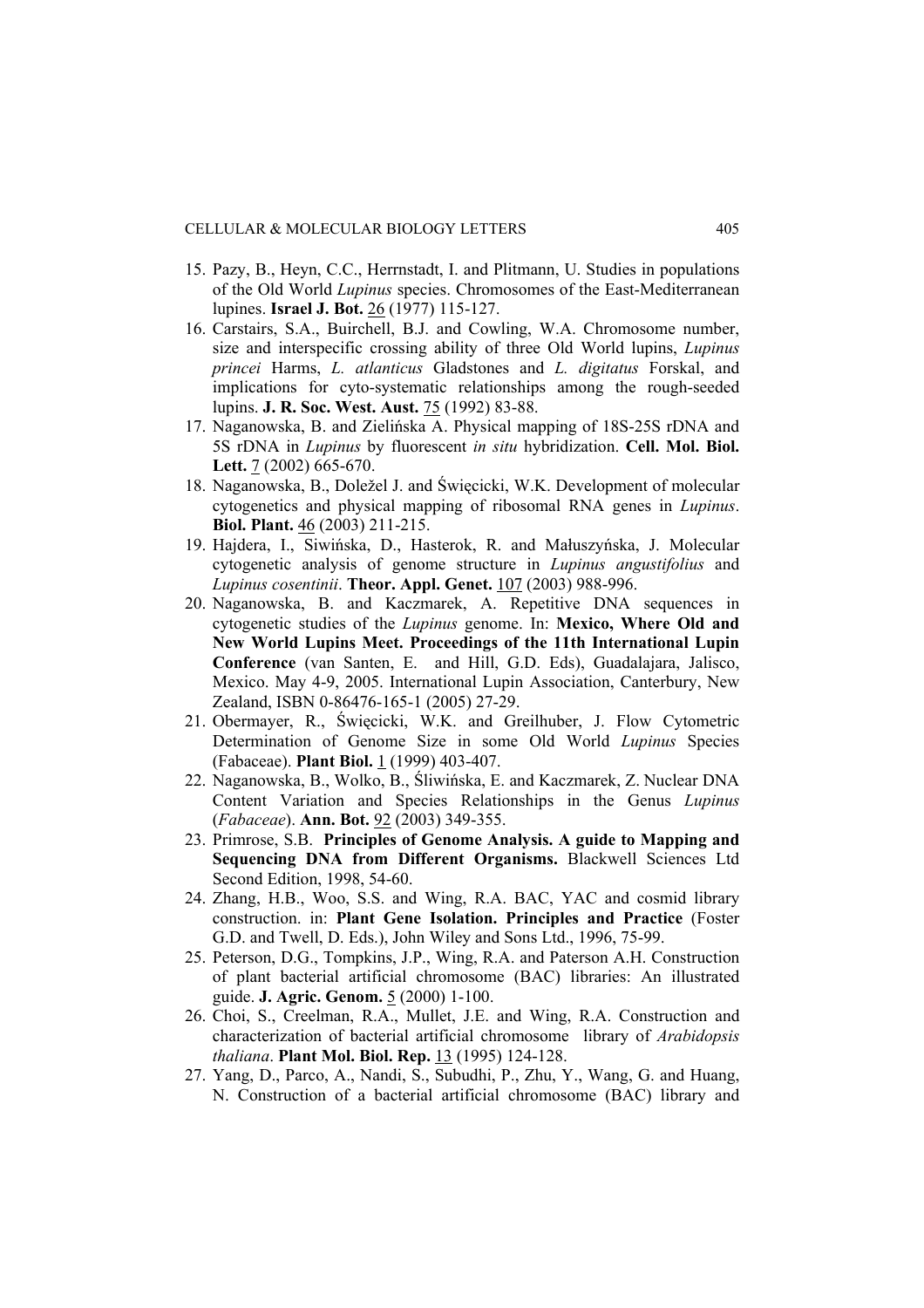identification of overlapping BAC clones with chromosome 4-specific RFLP markers in rice. **Theor. Appl. Genet.** 95 (1997) 1147-1154.

- 28. Nam, Y.W., Penmesta, R. V., Endre, G., Uribe, P., Kim, D. and Cook, D.R. Construction of a bacterial artificial chromosome library of *Medicago truncatula* and identification of clones containing ethylene-response genes. **Theor. Appl. Genet.** 98 (1999) 638-646.
- 29. Lijavetzky, D., Muzzi, G., Wicker, T., Keller, B., Wing, R. and Dubcovsky, J. Construction and characterization of a bacterial artificial chromosome (BAC) library for the A genome of wheat. **Genome** 42 (1999) 1176-1182.
- 30. Allouis, S., Moore, G., Bellec, A., Sharp, R., Faivre, P., Montimer, K., Pateyron, S., Foote, T., Griffiths, S., Caboche, M. and Chalhoub, B. Construction and characterisation of a hexaploid wheat (*Triticum aestivum*  L.) BAC library from the reference germplasm "Chinese Spring". **Cereal. Res. Comm.** 31 (2003) 331-338.
- 31. Tomkins, J.P., Frisch, D.A., Byrum, J.R., Jenkins, M.R., Barnett, L.J., Wicker, T., Luo, M. and Wing, R.A. Construction and characterization of a maize bacterial artificial chromosome (BAC) library for the inbred line LH132. **Maize Genet. Coop. News Lett.** (2000) 74 www.agron.missouri.edu/mnl/74.
- 32. Yu, Y., Tomkins, J.P., Waugh, R., Frisch, D.A., Kudrna, D., Kleinhofs, A., Brueggeman, R.S., Muehlbauer, G.J., Wise, R.P. and Wing, R.A. A bacterial artificial chromosome library for barley (*Hordeum vulgare* L.) and the identification of clones containing putative resistance genes. **Theor. Appl. Genet.** 101 (2000) 1093-1099.
- 33. Danesh, D., Peňula, S., Mudge, J., Denny, R.L., Nordstrom, H., Martinez, J.P. and Young, N.D. A bacterial artificial chromosome library for soybean and identification of clones near a major cyst nematode resistance gene. **Theor. Appl. Genet.** 96 (1998) 196-202.
- 34. Song, J., Dong, F. and Jiang, J. Construction of a bacterial artificial chromosome (BAC) library for potato molecular cytogenetic research. **Genome** 43 (2000) 199-204.
- 35. Vanhouten, W. and MacKenzie, S. Construction and characterization of a common bean bacterial artificial chromosome library. **Plant Mol. Biol.** 40 (1999) 977-983.
- 36. Folkertsma, R.T., Spassova, M. I., Prins, M., Stevens, M.R., Hille, J. and Goldbach, R.W. Construction of a bacterial artificial library of *Lycopersicon esculentum* cv. Stevens and its application to physically map the *Sw-5* locus. **Mol. Breed.** 5 (1999) 197-207.
- 37. Doležel, J., Číhalíková, J. and Lucretti, S. A high-yield procedure for isolation of metaphase chromosomes from root tips of *Vicia faba* L. **Planta** 188 (1992) 93-98.
- 38. Doležel, J., Číhalíková, J., Weiserowa, J. and Lucretti, S. Cell cycle synchronization in plant root meristems. **Methods Cell Sci.** 21 (1999) 95- 107.